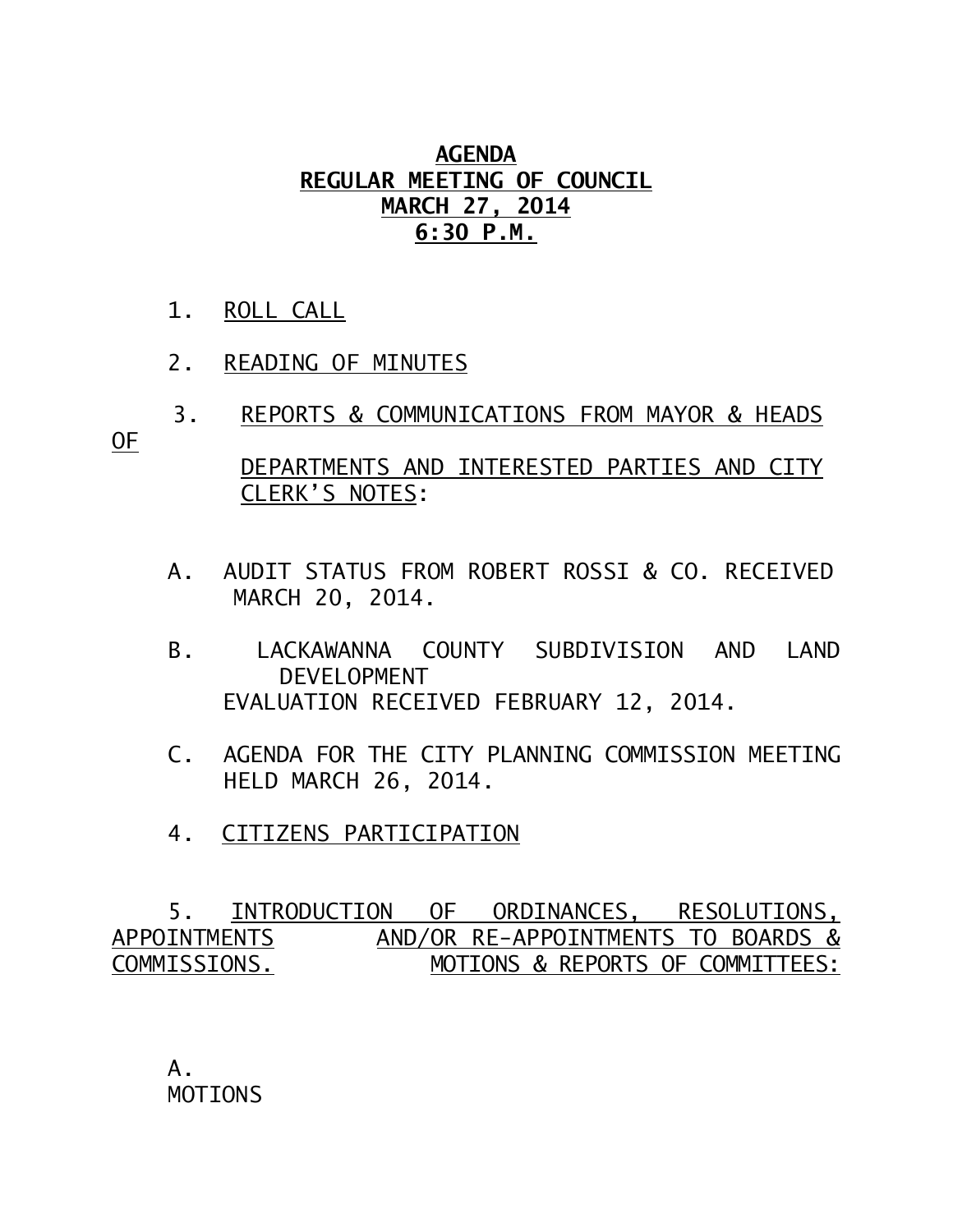B.

FOR INTRODUCTION - AN ORDINANCE - AMENDING FILE OF COUNCIL NO. 11, 1999, AS AMENDED, ENTITLED "AMENDING FILE OF THE COUNCIL NO. 9, 1935, (AS AMENDED) AN ORDINANCE REGULATING THE LICENSING OF PURCHASERS OF SCRAP GOLD, OLD GOLD, SILVER, JEWELRY, CLOTHING AND OTHER VALUABLE ARTICLES, AND PROVIDING PENALTIES FOR THE VIOLATION THEREOF", BY ADDING ADDITIONAL TERMS, INCREASING THE LICENSING FEE, INCREASING THE PENALTIES OF VIOLATIONS THEREOF, PROVIDING FOR SUSPENSION OF LICENSES, AND MODERNIZING THE LANGUAGE THEREOF, AND INCORPORATING RULES AND REGULATIONS BY FURTHER MAKING AMENDMENTS TO INCREASE THE LICENSE FEE IN SECTION 2 FROM FIFTY DOLLARS (\$50.00) TO ONE HUNDRED DOLLARS (\$100.00) PER FILE OF COUNCIL NO. 178 OF 1992 SECTION 1 CODIFIED IN CHAPTER 340 PEDDLING AND SOLICITING §340-13 (A) FEES AND AMENDING SECTION 4 (A) TO PROVIDE ADDITIONAL INFORMATION TO BETTER IDENTIFY THE SELLER AND THE GOODS OR ARTICLE BEING SOLD AND SECTION 5 (A) TO INCREASE THE PENALTIES FOR NON COMPLIANCE WITH THE PROVISIONS OF THIS ORDINANCE CODIFIED IN THE ADMINISTRATIVE CODE IN CHAPTER 379 SECONDHAND GOODS AND DEALERS AT §379-4 (A) AND §379-5 (A) AND TO CHANGE THE DEPARTMENT NAME FROM THE DEPARTMENT OF COMMUNITY DEVELOPMENT TO THE DEPARTMENT OF LICENSING, INSPECTIONS AND PERMITS THROUGHOUT THIS ORDINANCE.

C.

FOR INTRODUCTION - A RESOLUTION – ACCEPTING A CONTRIBUTION IN THE AMOUNT OF \$500.00 RECEIVED BY THE CITY OF SCRANTON FROM THE FRATERNAL ORDER OF POLICE, E.B. JERMYN LODGE #2 FOR THE PUBLIC SAFETY MANPOWER INITIATIVE.

D.

FOR INTRODUCTION - A RESOLUTION – APPOINTMENT OF AL BROCAVICH, 701 NEWTON ROAD, SCRANTON, PENNSYLVANIA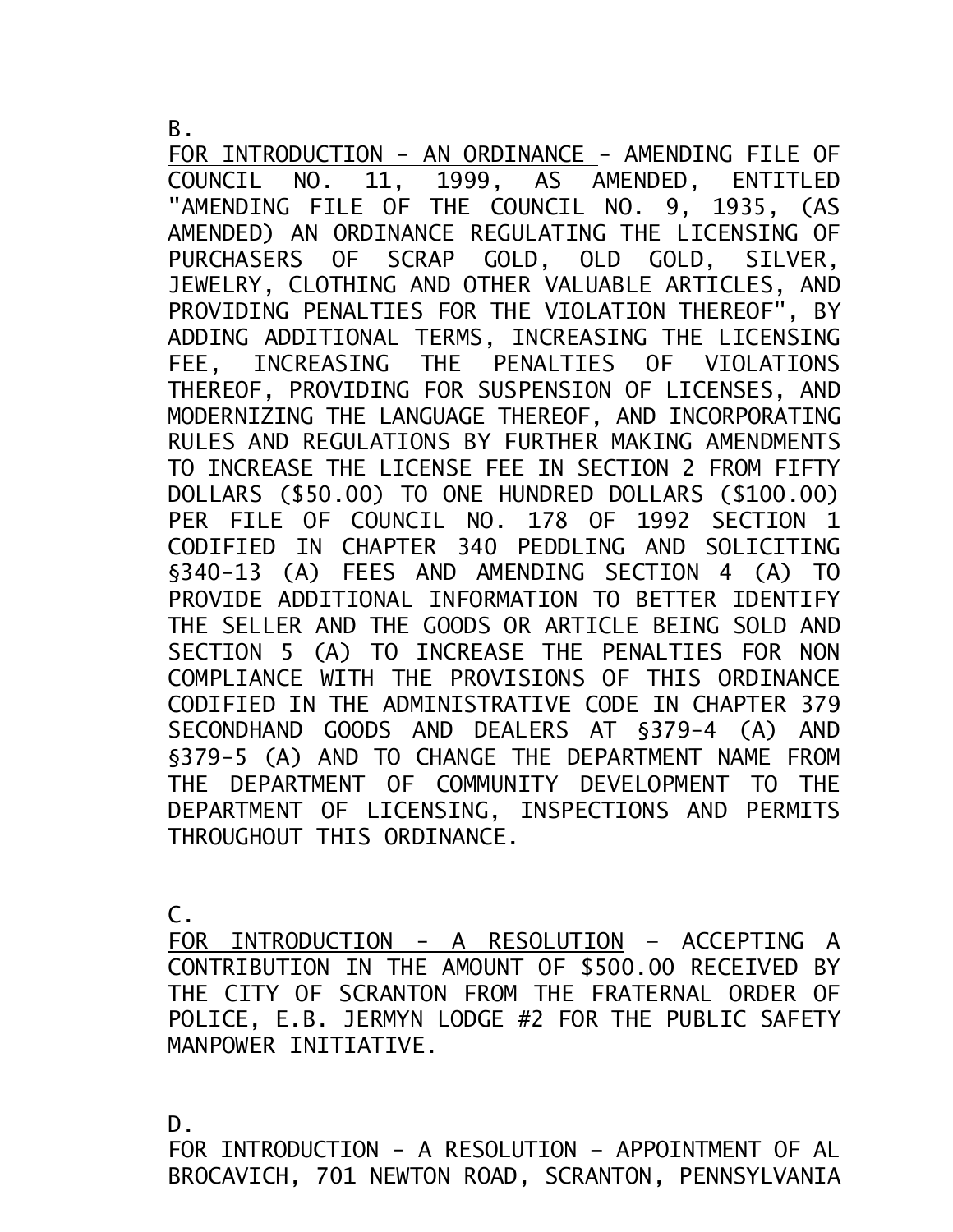18504, AS ALTERNATE NO. 3 MEMBER OF THE SCRANTON HOUSING APPEALS REVIEW BOARD FOR A TERM OF FIVE (5) YEARS TO COMMENCE ON MARCH 20, 2014. MR. BROCAVICH'S TERM WILL EXPIRE ON NOVEMBER 24, 2019.

E.

FOR INTRODUCTION - A RESOLUTION – APPOINTMENT OF MARIO J. BEVILACQUA, 713 ARCHBALD STREET, SCRANTON, PENNSYLVANIA 18504, AS A MEMBER OF THE HOUSING APPEALS REVIEW BOARD. MR. BEVILACQUA WILL BE REPLACING MICHAEL TRAPPER WHOSE TERM EXPIRED NOVEMBER 24, 2013. MR. BEVILACQUA WILL BE APPOINTED TO A FIVE (5) YEAR TERM WHICH WILL EXPIRE ON NOVEMBER 24, 2018.

## 6. CONSIDERATION OF ORDINANCES - READING BY TITLE

 $\equiv$ 

A.

NO BUSINESS AT THIS TIME.

## 7. FINAL READING OF RESOLUTIONS AND ORDINANCES-

A.

FOR CONSIDERATION BY THE COMMITTEE ON RULES -FOR ADOPTION – RESOLUTION NO. 34, 2014 - APPOINTMENT OF THOMAS C. HORLACHER, 902 NORTH WEBSTER AVENUE, SCRANTON, PENNSYLVANIA 18510, AS A MEMBER OF THE HOUSING APPEALS REVIEW BOARD. MR. HORLACHER WILL BE REPLACING RICHARD LEONORI WHOSE TERM EXPIRED NOVEMBER 24, 2013. MR. HORLACHER WILL BE APPOINTED TO A FIVE (5) YEAR TERM WHICH WILL EXPIRE ON NOVEMBER 24, 2018.

B.

FOR CONSIDERATION BY THE COMMITTEE ON RULES -FOR ADOPTION – RESOLUTION NO. 35, 2014 - APPOINTMENT OF CHARLES WATONIS, 950 TAYLOR AVENUE, SCRANTON, PENNSYLVANIA 18510, AS A MEMBER OF THE HOUSING APPEALS REVIEW BOARD. MR. WATONIS WILL BE REPLACING MARIO SAVINELLI WHOSE TERM EXPIRED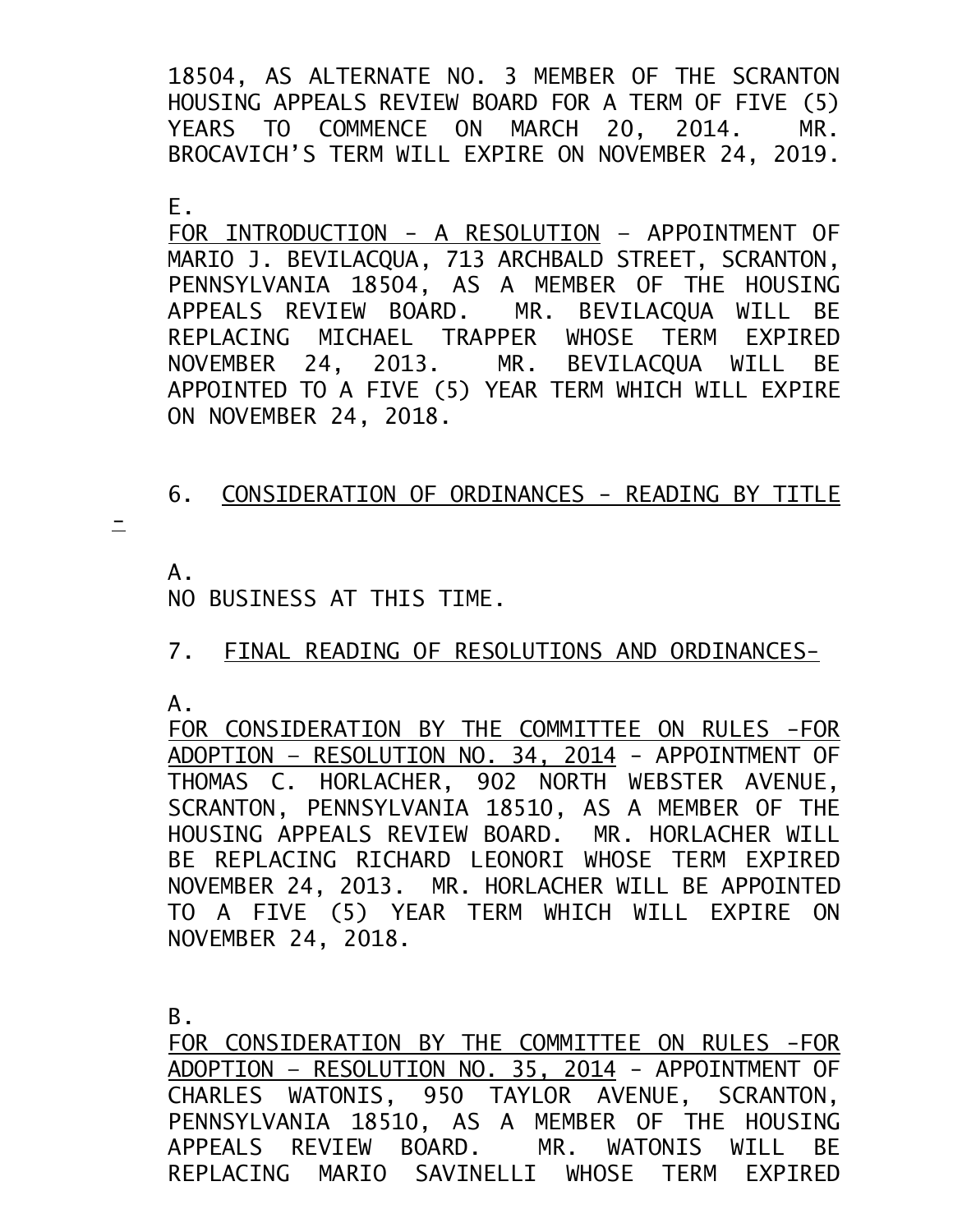NOVEMBER 24, 2013. MR. WATONIS WILL BE APPOINTED TO A FIVE (5) YEAR TERM WHICH WILL EXPIRE ON NOVEMBER 24, 2018.

C.

FOR CONSIDERATION BY THE COMMITTEE ON RULES -FOR ADOPTION – RESOLUTION NO. 36, 2014 - APPOINTMENT OF GERALD SMURL, 300 PROSPECT AVENUE, SCRANTON, PENNSYLVANIA 18505, AS A MEMBER OF THE HOUSING APPEALS REVIEW BOARD. MR. SMURL WILL BE REPLACING GENE TESEROVITCH WHOSE TERM EXPIRED NOVEMBER 24, 2013. MR. SMURL WILL BE APPOINTED TO A FIVE (5) YEAR TERM WHICH WILL EXPIRE ON NOVEMBER 24, 2018.

D.

FOR CONSIDERATION BY THE COMMITTEE ON RULES -FOR ADOPTION – RESOLUTION NO. 37, 2014 - APPOINTMENT OF MICHAEL BURKE, 74 SNOOK STREET, SCRANTON, PENNSYLVANIA 18505, AS A MEMBER OF THE HOUSING APPEALS REVIEW BOARD. MR. BURKE WILL BE REPLACING JOSEPH KAYES WHO REPLACED ROBERT BUTCHKAVITZ UPON HIS RESIGNATION AS A REGULAR MEMBER OF THE BOARD WHOSE TERM EXPIRED NOVEMBER 24, 2013. MR. BURKE WILL BE APPOINTED TO A FIVE (5) YEAR TERM WHICH WILL EXPIRE ON NOVEMBER 24, 2018.

E.

FOR CONSIDERATION BY THE COMMITTEE ON RULES -FOR ADOPTION – RESOLUTION NO. 38, 2014 - APPOINTMENT OF LOUIS DIBILEO, 29 FOREST GLENN DRIVE, SCRANTON, PENNSYLVANIA 18504, AS THE ALTERNATE NO. 1 MEMBER OF THE HOUSING APPEALS REVIEW BOARD. MR. DIBILEO WILL REPLACE ROBERT JENSEN WHO WAS ALTERNATE NO. 2 BUT BECAME ALTERNATE NO. 1 UPON JOSEPH KAYES REPLACEMENT OF ROBERT BUTCHKAVITZ UPON HIS RESIGNATION AS A REGULAR MEMBER OF THE BOARD WHOSE TERM EXPIRED NOVEMBER 24, 2013. MR. DIBILEO WILL BE APPOINTED TO A FIVE (5) YEAR TERM WHICH WILL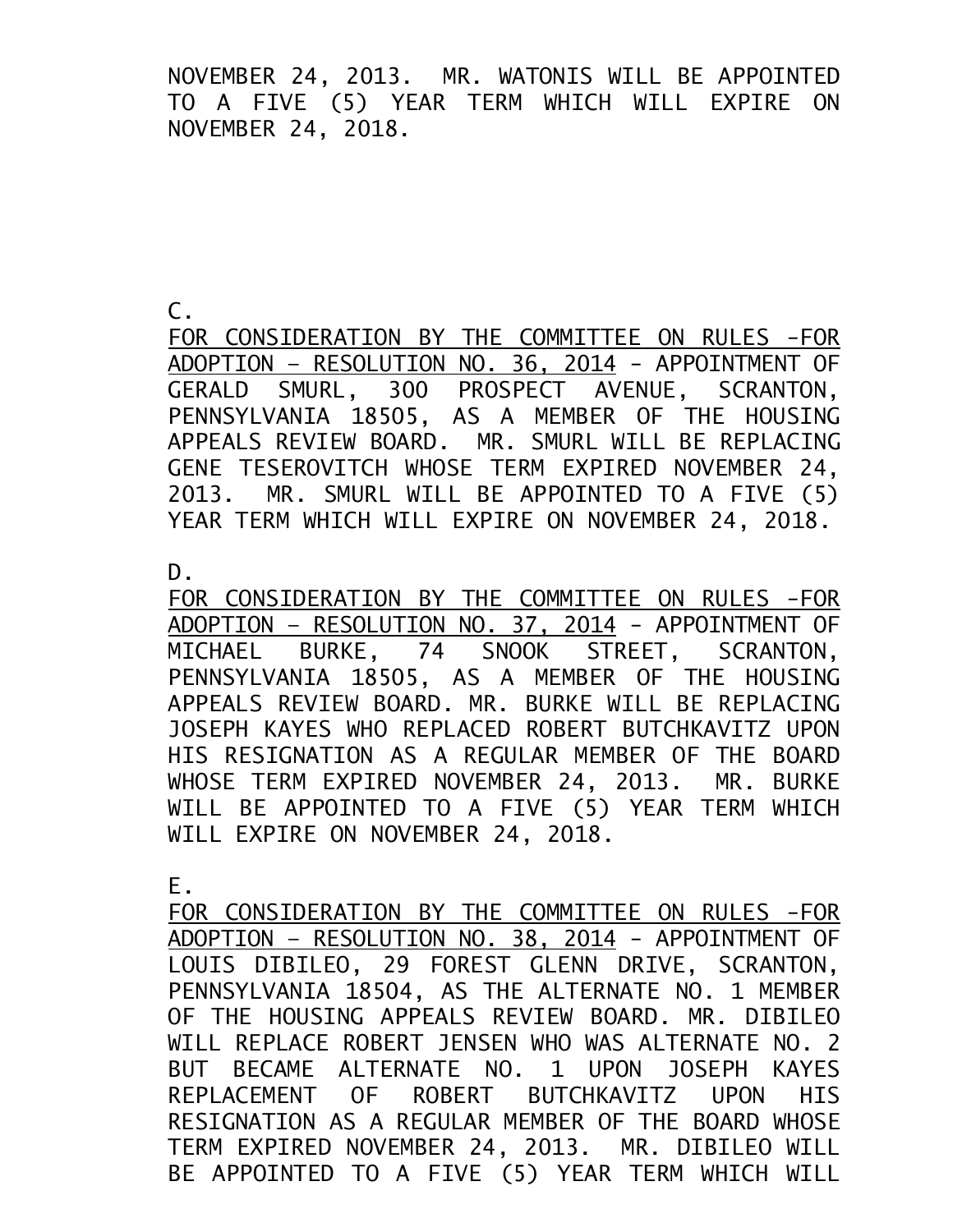F.

FOR CONSIDERATION BY THE COMMITTEE ON RULES -FOR ADOPTION – RESOLUTION NO. 39, 2014 - APPOINTMENT OF CHARLES DECKER, 430 CHARLES STREET, SCRANTON, PENNSYLVANIA 18508, AS THE ALTERNATE NO. 2 MEMBER OF THE HOUSING APPEALS REVIEW BOARD. MR. DECKER WILL FILL THE NOW VACANT ALTERNATE NO. 2 POSITION THAT WAS VACATED BY ROBERT JENSEN WHO WAS ALTERNATE NO. 2 BUT BECAME ALTERNATE NO. 1 UPON JOSEPH KAYES REPLACEMENT OF ROBERT BUTCHKAVITZ UPON HIS RESIGNATION AS A REGULAR MEMBER OF THE BOARD WHOSE TERM EXPIRED NOVEMBER 24, 2013. MR. DECKER WILL BE APPOINTED TO A FIVE (5) YEAR TERM WHICH WILL EXPIRE ON NOVEMBER 24, 2018.

G.

FOR CONSIDERATION BY THE COMMITTEE ON RULES -FOR ADOPTION – RESOLUTION NO. 40, 2014 - APPOINTMENT OF JOSEPH G. HEALEY, 2049 EDNA AVENUE, SCRANTON, PENNSYLVANIA, 18508, AS A MEMBER OF THE BOARD OF THE SCRANTON REDEVELOPMENT AUTHORITY. MR. HEALEY WILL BE REPLACING WILLIAM LAZOR WHOSE TERM EXPIRES ON MARCH 19, 2014. MR. HEALEY'S TERM WILL EXPIRE ON MARCH 19, 2019.

8. ADJOURNMENT:

LORI REED CITY CLERK